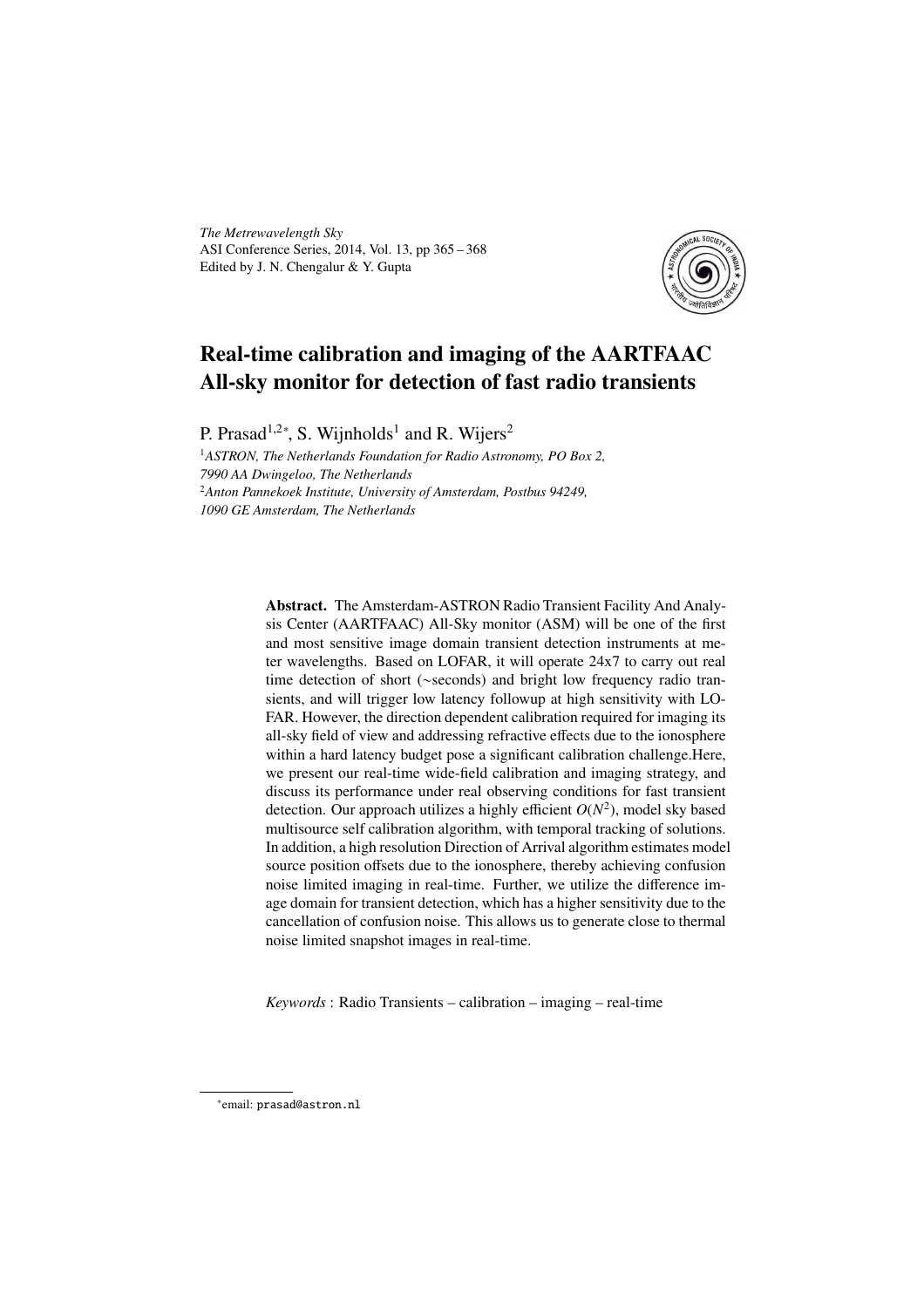# 1. Introduction

The study of the variable and transient nature of celestial sources has lead to unique insights into both the evolution of sources as well as the nature of the intervening medium. Sources have been found to vary from a few milliseconds to years, and over a large part of the spectrum. This field has been phenomenologically driven to a large extent with new discoveries largely being a result of advances in instrumentation, now increasingly due to development of new algorithms and availability of high performance computing.

Exploration of short transients at higher energies has been extremely successful due to the emergence of wide field sky monitors, which provide low latency triggers for prompt multi wavelength follow-up. The low frequency radio domain has been relatively unexplored till now due to the absence of such dedicated sky monitors. This is due to difficulties in simultaneously optimizing field of view, sensitivity, availability and instrument latency in traditional telescopes. Thus, radio transients have been chiefly observed via beam forming, which has inherently high time, but low spatial resolutions or fields of view. Imaging searches are wide field with high resolutions, but their calibration can be time consuming. As a result, imaging searches for transients have usually been limited to long term transients only, typically via mining of archives. This trend is set to change with the recent development of several high sensitivity large field of view instruments, like LOFAR, MWA and the LWA. These are composed of a large number of low sensitivity, wide field dipole antennas. The underlying theme of digitizing incoming signals as close to the antennas as possible, with the majority of the signal processing being carried out digitally makes them extremely configurable.

An example of this flexibility is the Amsterdam-ASTRON Radio Transient Facility and Analysis Center (AARTFAAC) all-sky monitor which shares its analog elements with LOFAR but operates completely independently on a copy of the digitized data. The instrument consists of 288 dual-polarized dipoles operating between 30- 90 MHz, a combined effective area of ∼2000 sq. m, and a resolution of ∼1deg at 60MHz. It will operate continuously, and carry out zenith pointing snapshot imaging of its all-sky field of view to detect short and bright transients. The AARTFAAC array has several advantages for detecting rapid transients. It has an almost completely filled snapshot UV coverage which results in a stable, well conditioned point spread function. It has an all-sky field of view, with a 6 dB beamwidth of 120 deg. It is extremely co-planar, allowing its full field of view to be imaged using 2D transforms, which further aids in rapid imaging. The zenith pointing, snapshot mode of observation implies correlation is simplified, with no dynamic delay compensation except the fixed cable delays. The processed bandwidth is ∼13 MHz, limited by the I/O between the dipoles and processing systems. This bandwidth can be spread in subbands of 192kHz across the full 100 MHz analog bandwidth. However, the large fields of view result in direction dependent effects, both due to per element responses, as well as rapidly changing anisoplanaticity introduced by a disturbed ionosphere. These can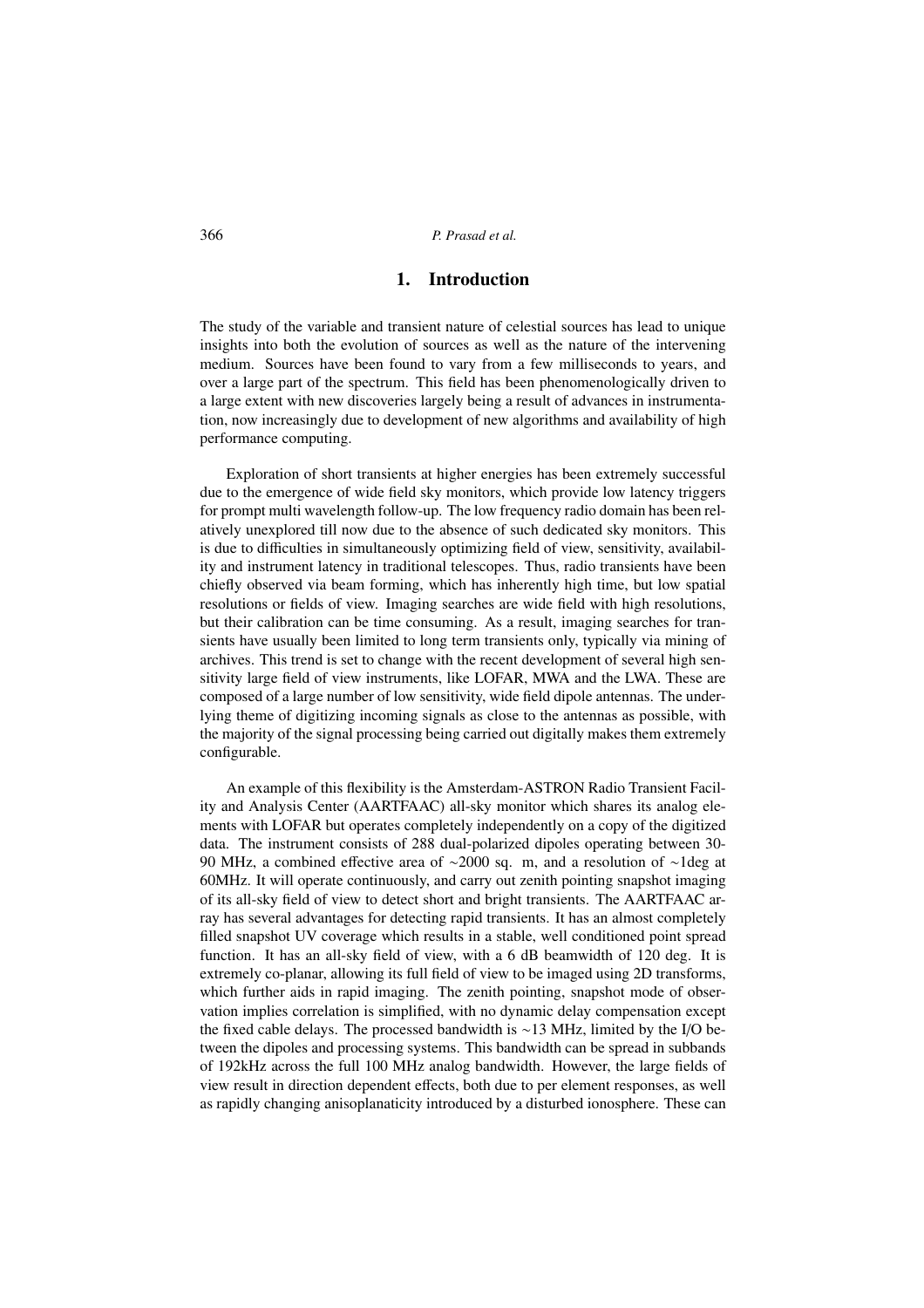impose severe dynamic range limitations if left untreated. Thus, calibrating such arrays is both challenging and crucial, and needs to be carried out at short cadences in order to track rapidly changing parameters.

### 2. Calibration approach

We employ a model sky based, direction dependent, multisource self calibration approach for array calibration, casting the problem as weighted least squares parameter estimation via model fitting. The wide field of view antennas result in the presence of several bright source in beam at any time, thus dedicated calibration observations are not required. The array is sensitive enough to allow calibration on 1 second cadences on the bright sources.

Direction dependent effects are modeled based on the apparent fluxes and positions of the model sources, (for which separate estimators are setup), resulting in solving for these effects in the direction of the model sources. We utilize the Weighted Subspace Fitting (WSF) (Viberg, Ottersten & Kailath 1991) algorithm, a standard direction of arrival estimation technique in array signal processing, for estimating the apparent positions of model sources. This is effective in countering image wander of model sources due to ionospheric distortions. The model sky is then updated with the latest direction dependent estimates. Solving for direction independent complex gain solutions per antenna is carried out via visibility model fitting based on the current model sky. We implement the StEFCal (Salvini & Wijnholds 2014) solver for estimating this set of parameters, which has a  $O(N^2)$  computational complexity for N parameters, as against the  $O(N^3)$  scaling of traditional solvers. This is primarily due to linearizing the cost function, allowing the solution to be computed analytically and hence avoiding the need for matrix inversions. This significantly impacts the computing cost during AARTFAAC calibration due to the large number of parameters (∼590) being estimated and results in a factor 30 speedup. The process is iterative, with the calibration model being updated with more accurate estimates of one set of parameters in order to estimate another set, until the slope of the parameter estimates reaches a predefined low threshold. Due to frequent recalibration, we also initialize the solvers for one timeslice using the estimates obtained from a previous timeslice, leading to rapid convergence.

## 3. Results

We present some results of applying our calibration strategy on commissioning data. Figure 1 is an example of the all-sky imaging capability of the AARTFAAC. The axis are in units of direction cosines, with the zenith being the center of the image, and the visible hemisphere being projected onto the tangent plane. The circular boundary is the local horizon. The image, with an integration of 1 sec/90kHz, has a dynamic range